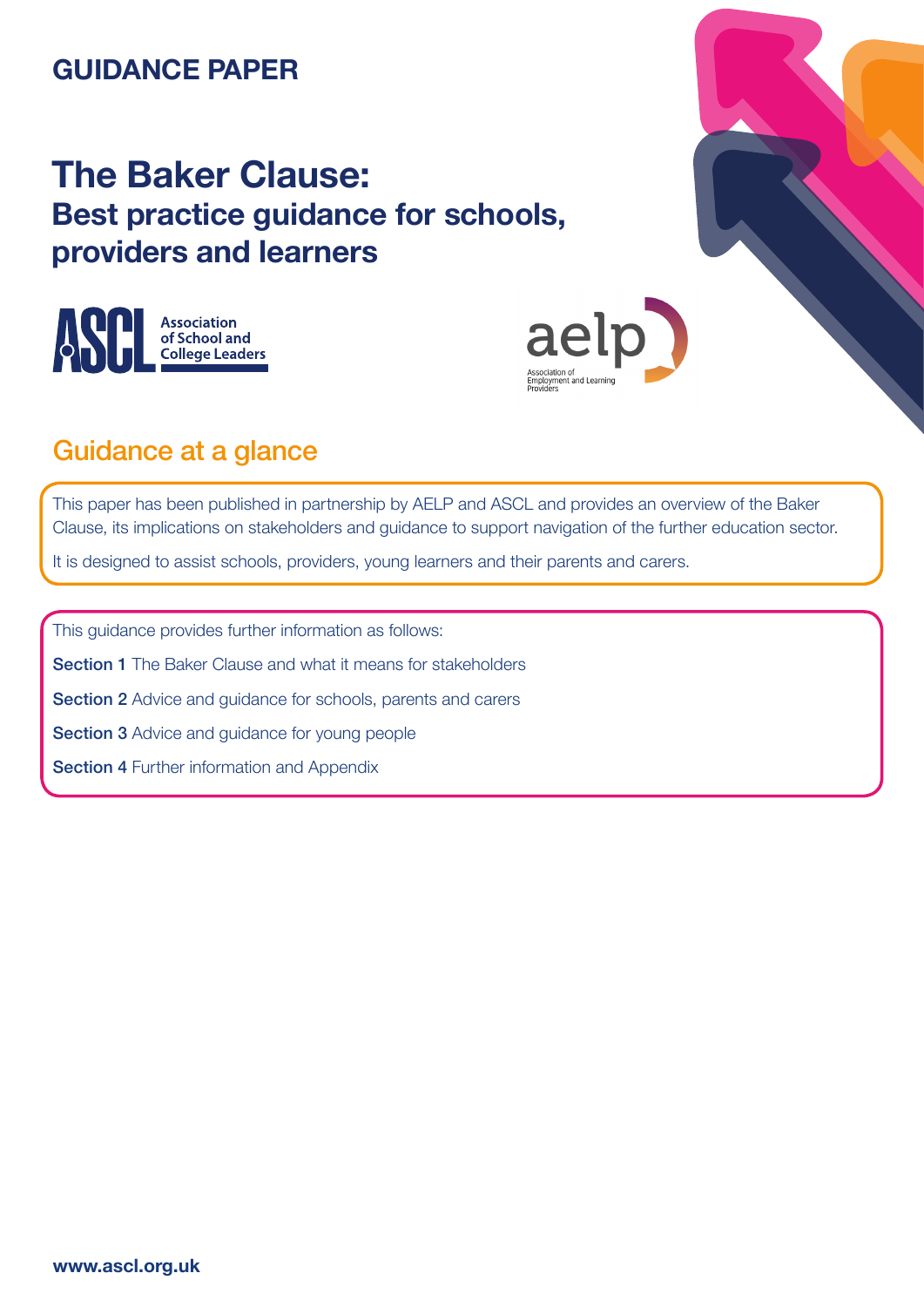# 1 The Baker Clause and what it means for stakeholders

### The Baker Clause

Introduced as an amendment to the Technical and Further Education Act 2017, the Baker Clause stipulates that schools must allow colleges and training providers access to every student in Years 8 to 13 to discuss non-academic routes that are available to them (See Appendix A). It is expected that by doing so, this will help address the UK's productivity challenges and address skills shortages experienced across several sectors of the economy. This regulation has been enforced since 2 January 2018.

### What does this mean for stakeholders?

The Baker Clause will have different implications depending on whether you are a school or provider. In this section, we have provided some guidance on what the Baker Clause will require schools to do in practice and what it will mean for both college and training providers.

### **Schools**

The Department for Education's (DfE) Statutory guidance for governing bodies, school leaders and school [staff](https://assets.publishing.service.gov.uk/government/uploads/system/uploads/attachment_data/file/672418/_Careers_guidance_and_access_for_education_and_training_providers.pdf) sets out the expectations of schools which includes:

- Every school must ensure that there is an opportunity for a range of education and training providers to access all pupils in Years 8 to 13 for the purpose of informing them about approved technical education qualifications or apprenticeships.
- Every school must publish a policy statement setting out their arrangements for provider access and ensure that it is followed.

Schools must also publish a policy statement detailing the ways in which colleges and training providers will be granted access, and which must include:

- (a) any procedural requirements in relation to requests for access
- (b) grounds for granting and refusing requests for access
- (c) details of premises or facilities to be provided to a person who is given access

This statement may be revised by the school's governing body from time to time and must be published both original and amended versions. If your school has not yet done so, we strongly recommend you publicly publish a policy statement on provider access immediately as this is a statutory requirement. An example of a policy statement on provider access can be viewed [here](https://www.semlep.com/modules/downloads/download.php?file_name=967).

The following are classified as schools under the Education Act 1997:

- (a) an academy
- (b) an alternative provision academy
- (c) a community, foundation or voluntary school
- (d) a community or foundation special school (other than one established in a hospital)
- (e) a pupil referral unit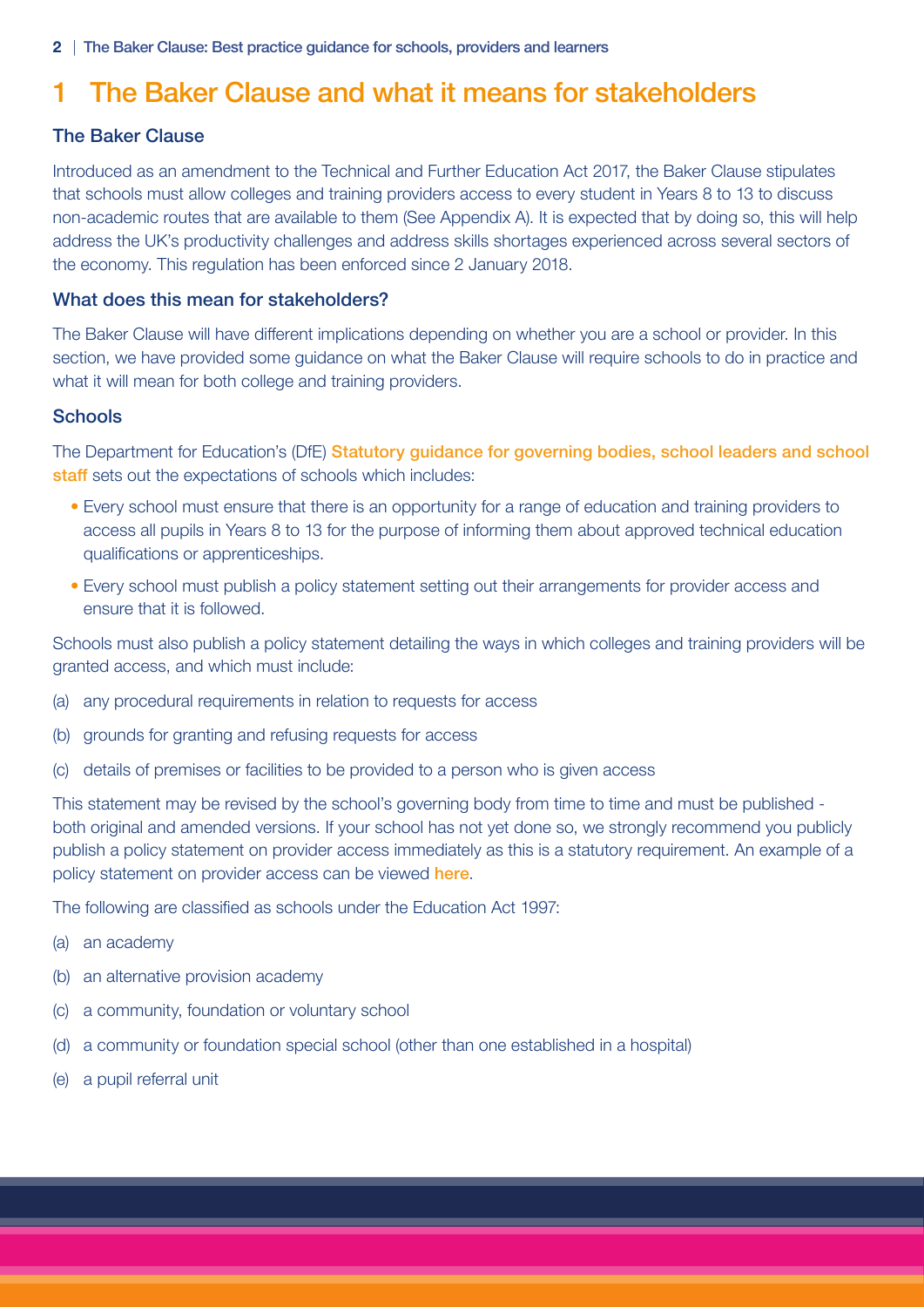### **FE Providers**

As the Baker Clause is a statutory duty, schools are obliged to comply with the terms set out in Section 42B of the Education Act 1997. In order to gain access to schools, colleges and providers should check the website of the school they wish to attend. Access policies should be readily available - in the event that this is not the case, they should get in touch with the individual school directly.

Whilst we welcome the opportunities the Baker Clause provides in opening up schools to the further education sector, we believe that this should be a gradual process. Schools must not be overwhelmed by providers attempting to access them.

Therefore, should providers require advice or clarification around accessing schools, we encourage this is done through AELP's regional provider networks.

| Region                     | <b>Network Chair</b>                   | Email                               |
|----------------------------|----------------------------------------|-------------------------------------|
| <b>North</b>               | <b>Charlotte Cookson (Secretariat)</b> | charlotte.c@gmlpn.co.uk             |
| <b>Midlands</b>            | <b>Rob Colborne</b>                    | robc@ptp-training.co.uk             |
| London and East of England | <b>Mark Pike</b>                       | pikeM@developebp.co.uk              |
| South                      | Sue Taylor                             | sue@alpsurrey.co.uk                 |
|                            | <b>Sharron Robbie</b>                  | sharron.robbie@trainingprovider.com |

### AELP Regional Network Chair Contacts:

### 2 Advice and guidance for schools, parents and carers

### [The Apprenticeship Support and Knowledge for Schools project \(ASK\)](https://resources.amazingapprenticeships.com/about-ask/)

This government-funded project is designed to give schools and other educational establishments across England free support to develop and transform how students think about apprenticeships. Further information on the full offering can be found in the [2018/19 ASK brochure](https://amazingapprenticeships.com/resource/ask-offer-brochure/). What that support looks like for you will depend on your establishment's size, focus and requirements, but it could include an "inspiring apprenticeship awareness" assembly, apprenticeship application workshop, careers fair attendance, free resources, a teacher CPD session or a whole range of other options. **[Amazing Apprenticeships](https://amazingapprenticeships.com)** (see the following point) help to coordinate and facilitate that support.

### [The essential guide to apprenticeship support](https://resources.amazingapprenticeships.com/app/uploads/Apps_A5_Learner_Support.pdf)

Whilst this guide is directed towards apprentices, the information may also be useful for parents, carers and other groups who offer advice and guidance.

### [Parents' Pack Apprenticeship Information](https://amazingapprenticeships.com/app/uploads/2018/10/Parent-Pack-October-2018.pdf)

This guide has been created for parents who want to explore and understand the range of available apprenticeships. The guide is also available in Punjabi and Polish.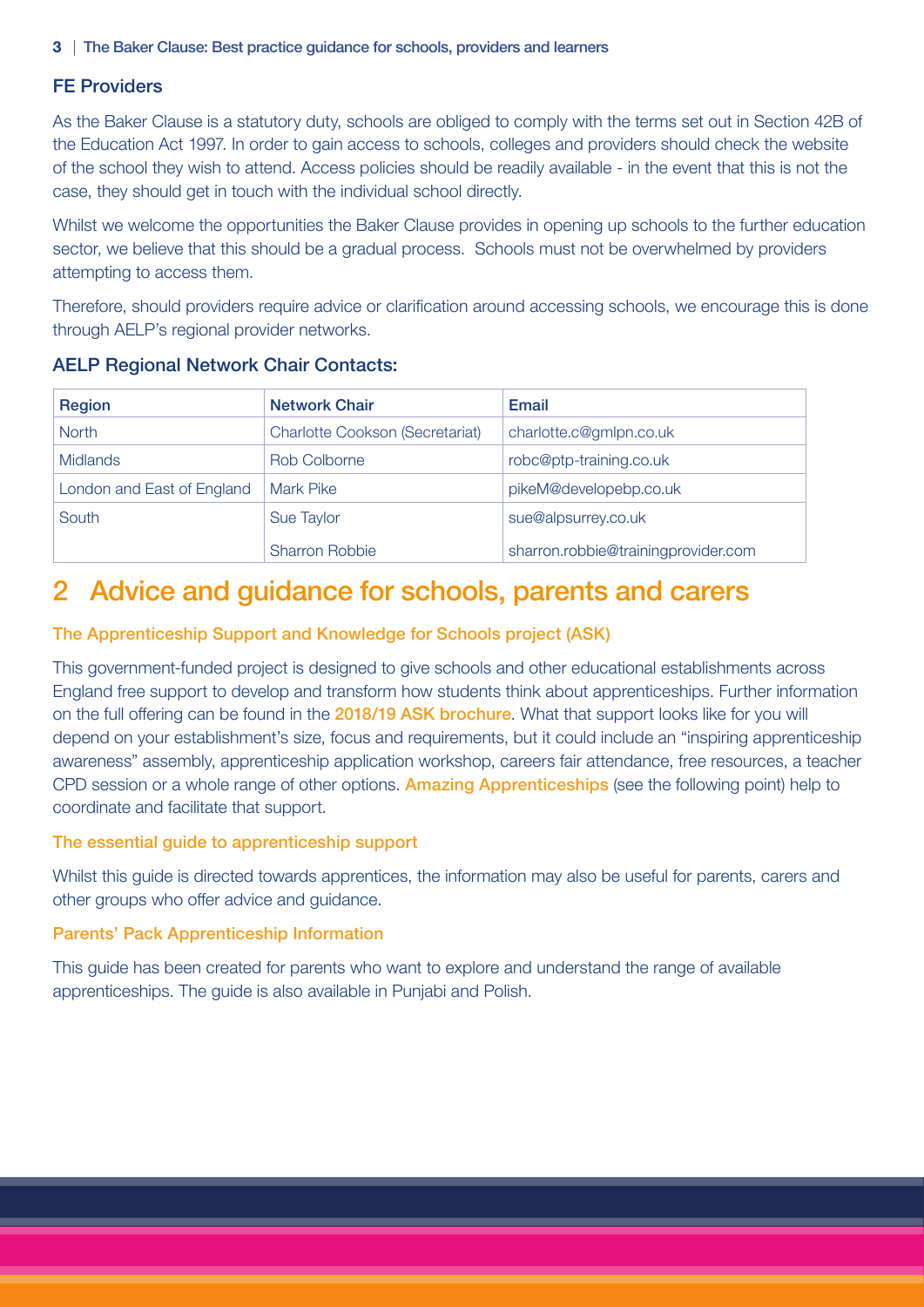### [Amazing Apprenticeships](https://amazingapprenticeships.com)

Amazing Apprenticeships deliver national projects designed to inform and inspire England's students about apprenticeships on behalf of the National Apprenticeship Service. They arrange bespoke support packages for schools and colleges who want to increase awareness of apprenticeships. They create and deliver resources from posters and guides to films and live broadcasts with some of the country's most prestigious employers.

Amazing Apprenticeships have a wealth of informative resources, helping to explain apprenticeships whether you are a parent, teacher or thinking of becoming an apprentice yourself.

#### [Careers & Enterprise Company](https://www.careersandenterprise.co.uk/)

[Find an activity provider](https://www.careersandenterprise.co.uk/find-activity-provider): This tool allows schools to search for careers activities within their vicinity to fit their own local needs. It will also help them to meet the Gatsby benchmarks, for example Gatsby Benchmark 7 which states:

"*By the age of 16, every pupil should have had a meaningful encounter with a provider of the full range of learning opportunities.*"

The Careers & Enterprise Company invest in careers activity providers across England, helping them to deliver activities with schools and colleges.

[Compass](https://www.careersandenterprise.co.uk/schools-colleges/compass-benchmark-tool): Compass helps to evaluate your school or college's careers activity against best practice. The evaluation is based on the Gatsby Good Career Guidance Benchmarks. The tool is free to use and created in partnership with the Gatsby Charitable Foundation.

# 3 Advice and guidance for young people

### [A guide to apprenticeships](https://resources.amazingapprenticeships.com/app/uploads/Guide-to-Apprenticeships_090418.pdf)

This leaflet provides information on the opportunities, progression and benefits of doing an apprenticeship with case studies from real apprentices.

#### [Apprenticeship Champions](https://amazingapprenticeships.com/champions/)

This network consists of over 1000 people working in education and training across England who promote the apprenticeship brand. You can locate your nearest Champion by visiting their [website](https://amazingapprenticeships.com/champions/).

#### **[UCAS](https://www.ucas.com/further-education/apprenticeships-and-traineeships/post-16-apprenticeships)**

Whilst most student associate UCAS with applying to university, UCAS also have a dedicated section to further education, including apprenticeships and traineeships. They provide a breakdown of types of apprenticeships, entry requirements and how to apply. They also include opportunities beyond intermediate apprenticeships for learners wishing to pursue a higher or degree level apprenticeship.

#### [GOV.UK 'Become an apprentice'](https://www.gov.uk/apprenticeships-guide)

This page provides information on how to apply for apprenticeships using GOV.UK's service, what to do in the event that you are unsuccessful for the apprenticeship and conditions of pay.

### [Not going to uni](https://www.notgoingtouni.co.uk/all)

notgoingtouni.co.uk is now one of the UK's leading websites dedicated to helping school and college leavers make informed decisions about their future by showing the opportunities that exist outside of traditional university, such as apprenticeships, sponsored degrees, diplomas, gap years, distance learning and jobs.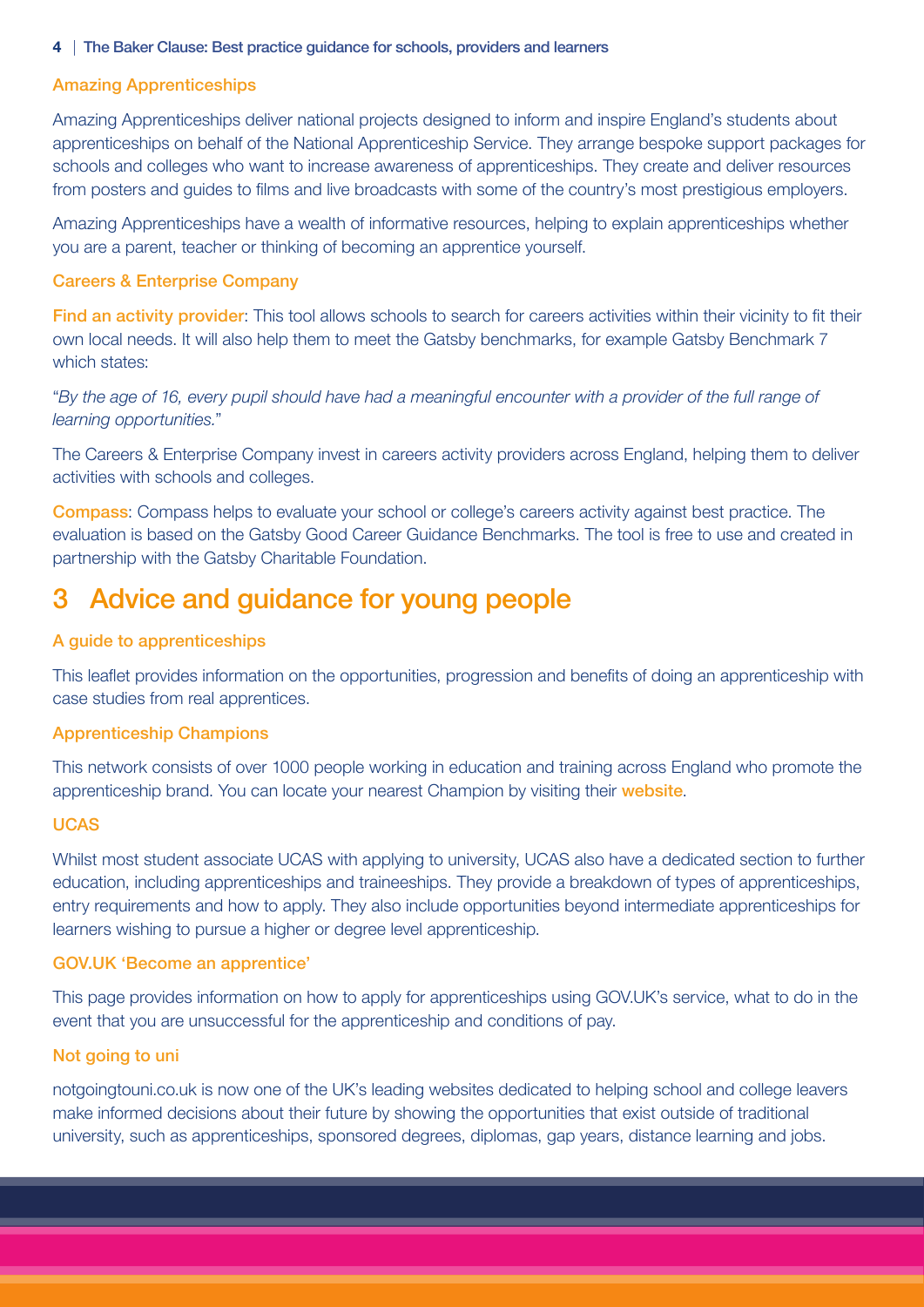### **[GetMyFirstJob](https://www.getmyfirstjob.co.uk/)**

GetMyFirstJob provide information and apprenticeship vacancies across a variety of sectors- providing opportunities to connect employers with potential apprentices. In addition, they also provide information about traineeships for those who may not yet be ready for an apprenticeship.

## 4 Further information

Amazing Apprenticeships https://amazingapprenticeships.com

Apprenticeship Champions https://amazingapprenticeships.com/champions/

The Apprenticeship Support and Knowledge for Schools project (ASK) https://resources.amazingapprenticeships.com/about-ask/

Careers & Enterprise Company https://www.careersandenterprise.co.uk/

Careers & Enterprise Company – Find an activity provider https://www.careersandenterprise.co.uk/find-activity-provider

**Compass** https://www.careersandenterprise.co.uk/schools-colleges/compass-benchmark-tool

The Essential Guide to Apprenticeship Support https://amazingapprenticeships.com/app/uploads/2018/08/Apps\_A5\_Learner\_Support.pdf

Get My First Job https://www.getmyfirstjob.co.uk/

GOV.UK Become an Apprentice https://www.gov.uk/apprenticeships-guide

A guide to apprenticeships https://resources.amazingapprenticeships.com/app/uploads/Guide-to-Apprenticeships\_090418.pdf

Not Going to Uni https://www.notgoingtouni.co.uk/all

Parents' Pack Apprenticeship Information https://amazingapprenticeships.com/app/uploads/2018/10/Parent-Pack-October-2018.pdf

UCAS

https://www.ucas.com/further-education/apprenticeships-and-traineeships/post-16-apprenticeships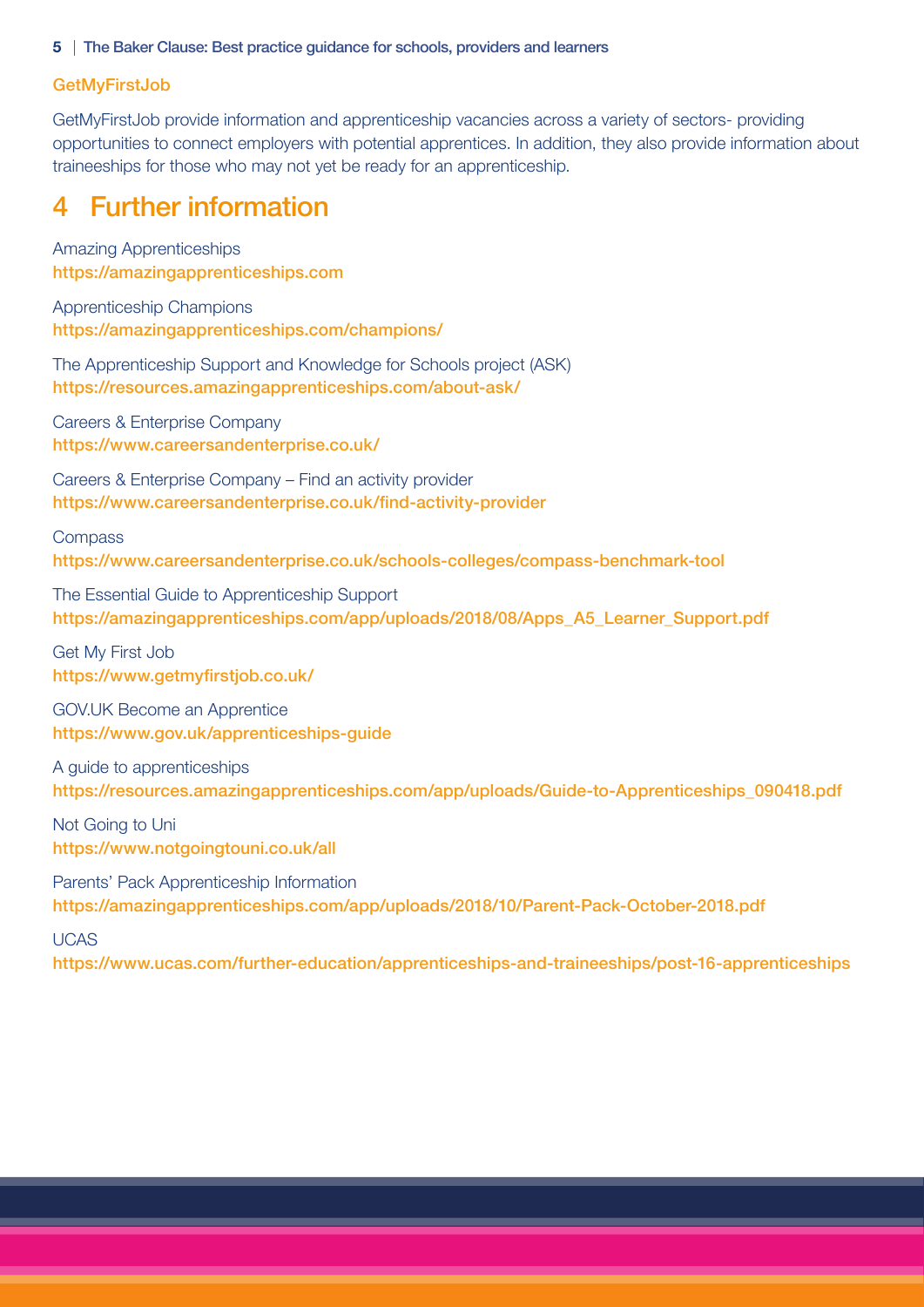### About AELP

Members of the Association of Employment and Learning Providers (AELP) support employers in the delivery of over 75% of apprenticeships in England and they deliver other publicly funded skills and employment programmes. The majority of AELP's 900+ members are independent private, not-for-profit and voluntary sector training and employment services organisations with employers, universities, FE colleges, schools and endpoint assessment organisations joining AELP in increasing numbers.

Association of Employment and Learning Providers (AELP) 9 Apex Court, Bradley Stoke, Bristol BS32 4JT

### T: 0117 986 5389 E: enquiries@aelp.org.uk W: www.aelp.org.uk

### **About ASCL**

The Association of School and College Leaders (ASCL) speaks on behalf of members and acts on behalf of children and young people. ASCL is a leading professional body representing around 19,000 school and college leaders in all phases across the UK. Our members are responsible for the education of more than four million young people. ASCL works to shape national education policy, provides advice and support to members and delivers first-class professional development.

Ceara Roopchand, AELP Policy Officer

Kevin Gilmartin, ASCL Post-16 and Colleges Specialist